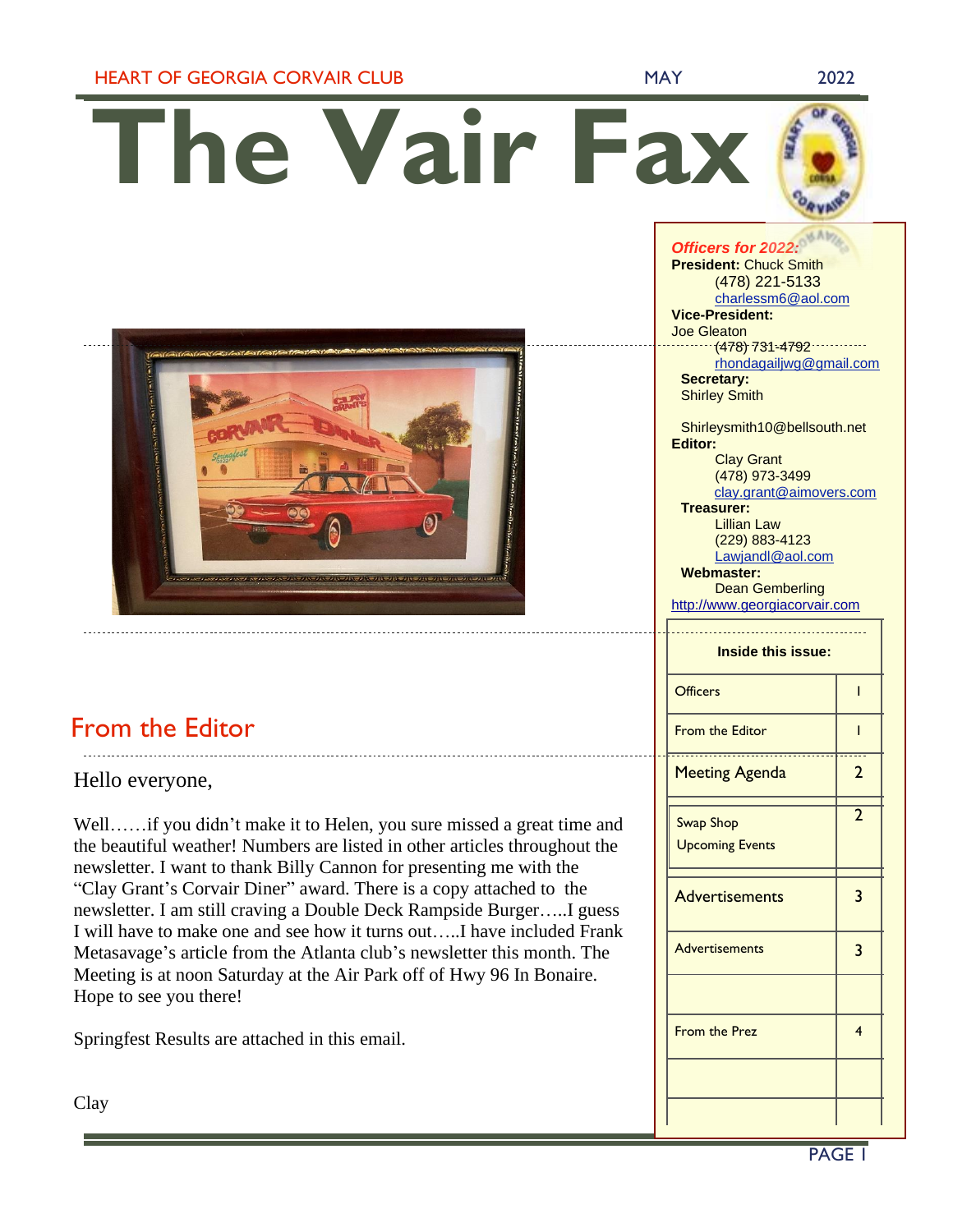**May Meeting May 14th/ 12:00 Noon Warner Robins Air Park 123 Air Park Drive Warner Robins, GA Please RSVP to Chuck Smith Text 478-221-5133**

### **The swap shop**

Wanted: Want to buy: One 13" 3-bar wire wheel cover. No junk please! Good daily driver condition. Will consider a whole set if the price is right. Chuck Smith 478-221-5133. [charlessm6@aol.com](mailto:charlessm6@aol.com)

### **Upcoming events**

**Corsa Convention July 12-16,2022 Atlanta, GA**

# **Our 45th Year!** *Get the 2013-2018 Catalog*

If you did not get the catalog in 2013 or 2014, you can get one **FREE** on your first **\$50 order** during 2015. (Additional catalogs \$3 with an order)

*Over 100 new repro parts in the past 3 years.* **Clark's Corvair Parts® 400 Mohawk Trail, Shelburne Falls, MA 01370 (413)625-9776 [www.corvair.com](http://www.corvair.com/)**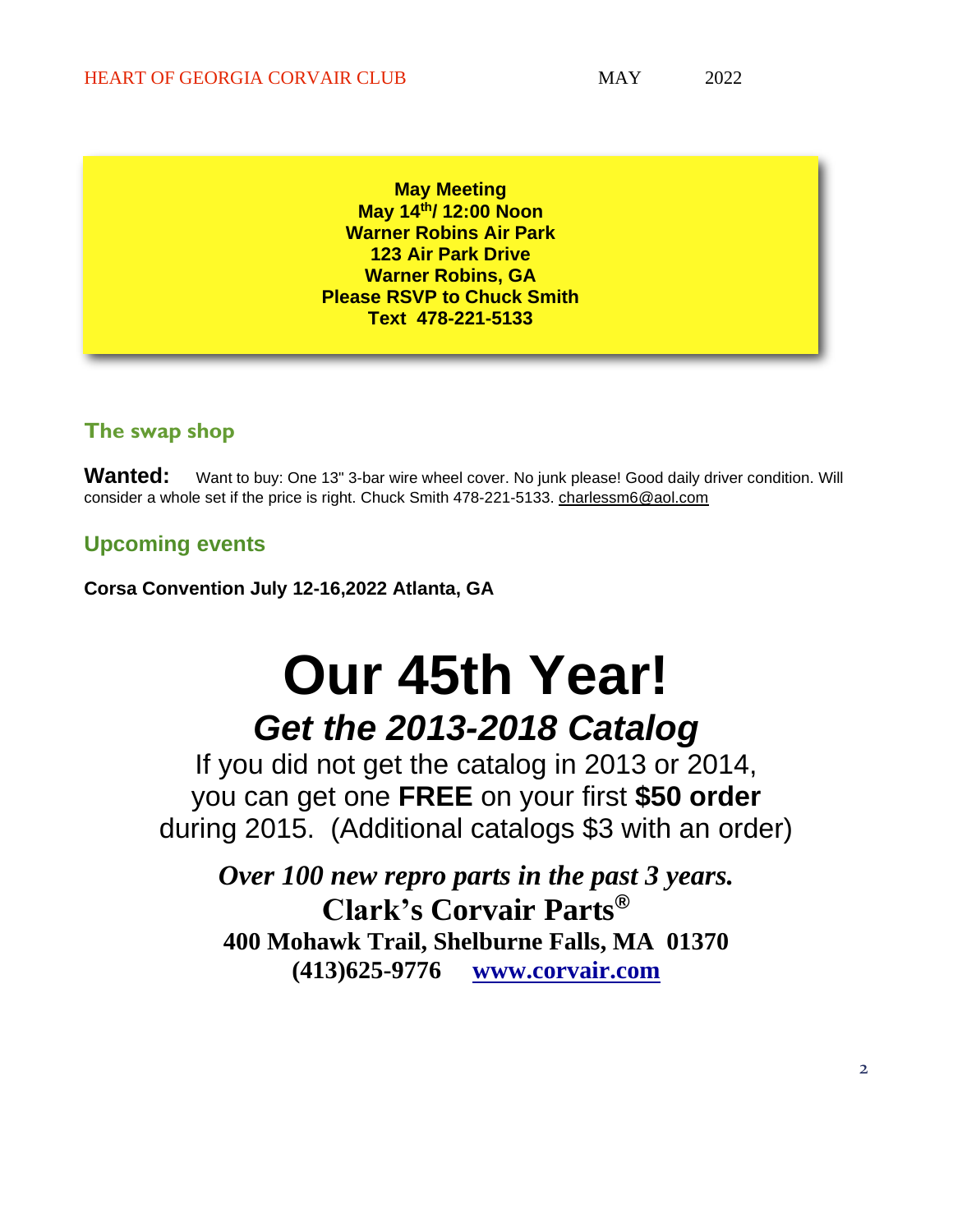#### **From the Prez- Chuck Smith**

Hello everyone, and welcome to the May edition of the 'Vairfax. I hope you all have been doing well. Wow, it's been over two months since I have seen you guys. No April meeting, and I wasn't able to make it to Springfest. Our house was Forsyth General Hospital for a while. Mom was here recuperating from her fall back in February, Mel's sister was here recuperating from cataract surgery, and the Thursday before Springfest, Mel caught some kind of stomach bug. So, I was doctor, nurse, cook and whatever else during that time. I am sorry I couldn't be there to help. I understand that it was a great event, and everyone had a great time.

It seems like it was just yesterday that the 2022 Convention was two years away. Now, it is about nine weeks away. Much work has been put into this Convention, to make it the best ever. Numbers indicate that attendance will be off the chart. Please be aware of your duties and job assignments. If you are not on a job list, and want to help, please get with Mike Gassmann, Billy Bruce, or Lillian Law, and one of them will be happy to find something for you!

Our next meeting date, May 14th, happens to share something important with our hobby. It happens to be the date that the last Corvair was produced. On May 14th, the last Corvair, an Olympic Gold Monza, rolled off the Willow Run assembly line. The last six digits of the VIN were 706000. It was driven off the assembly line, and photographed by the news media, but not before it was slightly damaged by the lifting cradle. After the photo session with the Monza in front of the railroad car that was to take it to its assigned dealership, the car was driven away. To this day no one knows its whereabouts other that GM, and they aren't telling.

So, while plundering for parts in salvage yards, if you happen upon a '69 Monza with 706000 being the last six digits of the VIN, don't shout with excitement. Instead, quietly approach the yard owner, asking how much he wants for the derelict hulk of Corvair!

Speaking of our May meeting, please be aware that it will be held at the airplane hangar in Bonaire. (Thanks Joe!). Please RSVP to me by Friday the 13th, to let me know if you are coming. We will pick up either pizza or BBQ, let me know when you respond, which ever gets the most votes is what we will get.

Be sure and ask Clay Grant about the award he received at Springfest, for being the greatest cook in the entire Corvair hobby!

Thats about it,

hope to see everyone at the hangar on the 14th.

Chuck, your absentee President

Portions of the above article were taken from the book "Corvair Affair" by Mike Knepper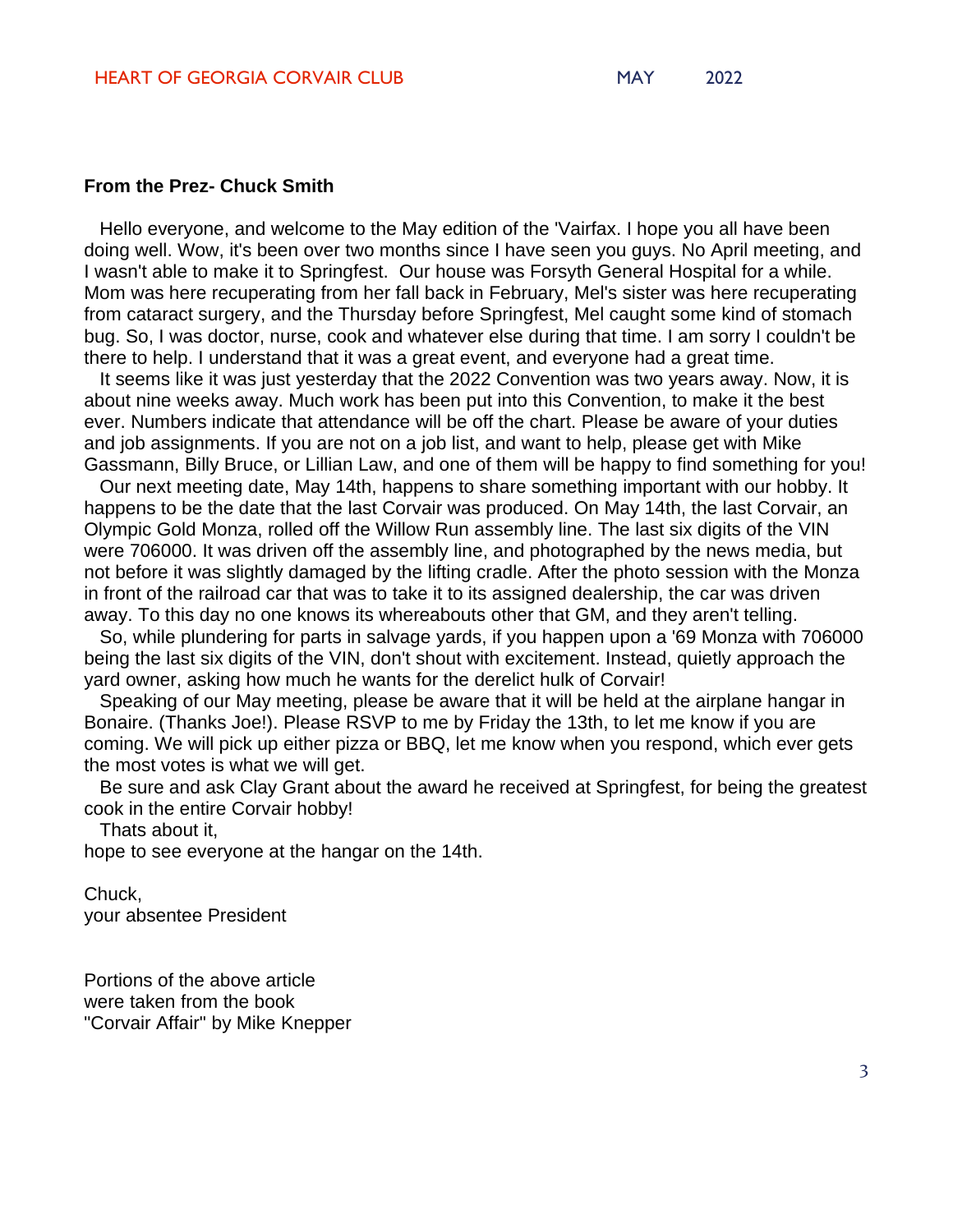#### **From Frank Metasavage**

*" The Road to the Convention…"* was the theme of this year's **Springfest** held in Helen during April. Springfest is always fun, but I felt this year's was a little more laid back than usual. Attendance was down slightly from pre -pandemic levels with about 129 registered entrant s and about 80 Corvairs in attendance. The host hotel was the Helendorf overlooking the river; a beautiful venue, but lacking in accommodations for a really good hospitality area. We will look to improve that next year.

We were very fortunate to enjoy almost perfect weather this year with highs in the 70's and low 80's and breezy sunshine, I thought until Saturday that we had even missed pollen season in Helen, but as soon as I washed my car for the show I found I was wrong. But we didn't have the cold, torrential rain with threats of hail we had last year, so I was happy .

This year we made some changes and only had peoples' choice in the show. The Autocross was replaced with a "Funkhana" where skills and driving acumen were featured rather than the more racing -oriented autocross. The autocross has always been insured by CORSA, but skyrocketing insurance costs would have made insurance for that event cost over \$1,000 making it unfeasible.

The rally this year was designed by Steve Ratcliffe and administered by Tom Constantine. Steve did a great job trying to make it a little different than in the past. This year, there were fewer answers on the rally, the route was a little shorter than usual, but at many of the clues, entrants had to get out of their cars at the stop to get the answer. The overall con sensus of these changes was positive. Comments from participants included that marriage counseling should be one of the awards and it was a little too easy. (7 entrants got a perfect score, and we had to draw from a hat for the 3 winners from these seven). Next year, there will be entrants that will still be looking for clues the next day!

I counted 21 Corvair Atlanta members I knew were at the event. Unfortunately I heard ther e were 3 members, 2 of them new, who said they didn't know how to locate Corvair Atlanta members they wanted to meet. We will try to make a better effort next year to make information available to those not used to the event… Sorry folks! But if you are reading this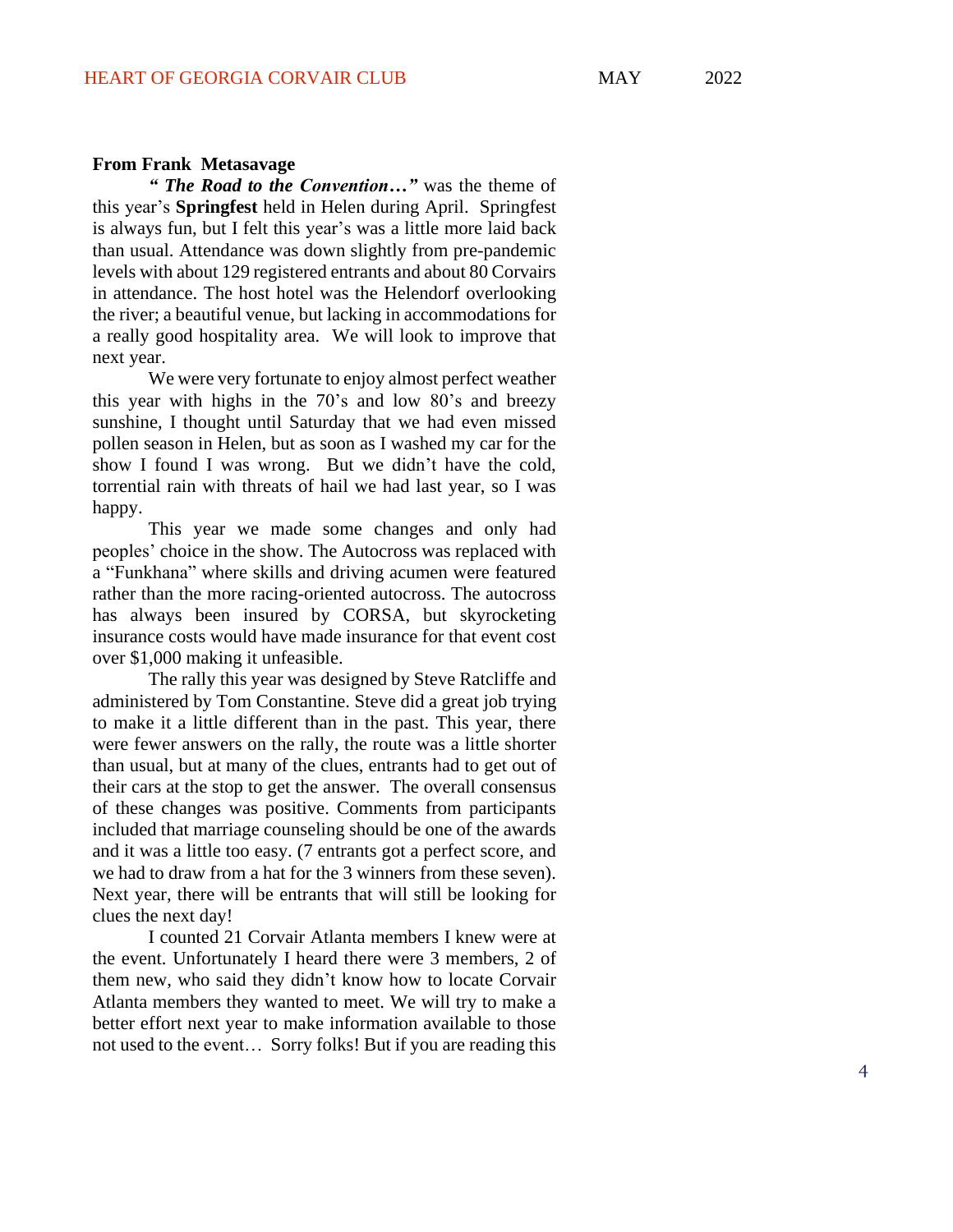and new, please copy the club contact list on your phone like I do, and don't hesitate to call someone in the future!

I hope I have not missed anyone this month in prayer requests other than we pray for Shirly Smith's continued improvement as well as Elanor Bruce's.

*May's Meeting* will be May 21. To familiarize everyone for the upcoming convention, we will meet at Crown Plaza in Peachtree City at 12:00 PM for a quick tour of property. Following is the address: 201 Aberdeen Parkway, PTC 30269. We may or may not get inside. We will review parking lots, vendor areas, and the trailer parking lot. From there we will proceed to the location for the Concours and car display, then to the museum where the welcome party will be held finally proceeding to Partners Pizza 834 Glynn St S. Fayetteville, GA 30214 for their monthly car show that starts at 3PM. We will try to arrive by 2 for a late lunch.

*Onward to the convention….* Below in this newsletter is a schedule for the convention. Mike Gassman has done a superlative job coordinating the event, negotiating with the venues involved, and coordinating between the 5 clubs involved. Each club has their respective hands full finalizing details of their events. We look forward to it but there is a long way to go on the countdown to its start. Pleas help if and where you can to relieve some of the people working it so they can also enjoy the event. We want a convention people will remember, and this promises to be a good one!

*Paying it Forward…* When I arrived at the Helendorf for Springfest, I immediately spotted a spectacular 64 Spyder convertible painted what I believe is called Lagoon Aqua.

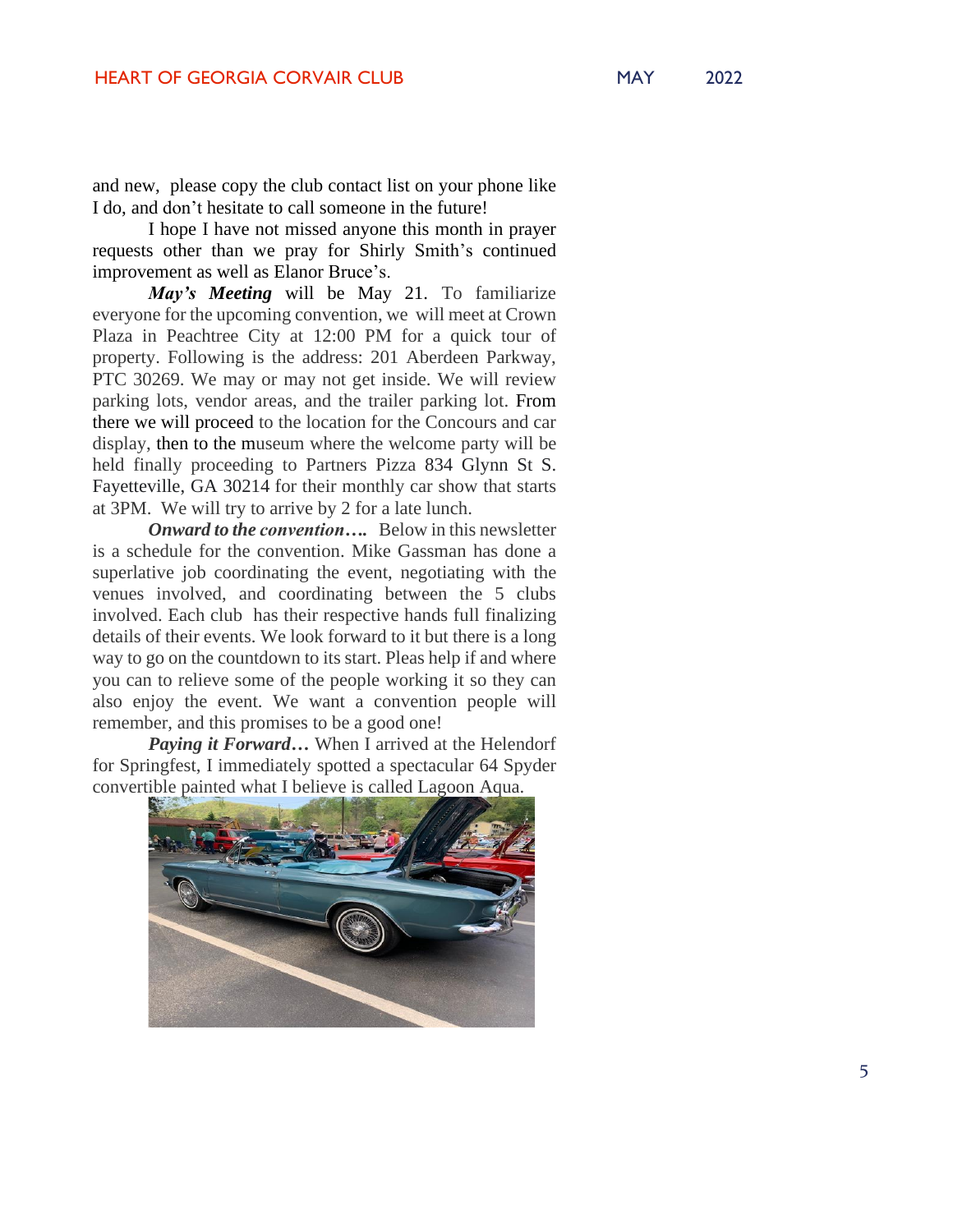For some reason, I am somewhat partial to Turquoise colored cars (I have 2) so I introduced myself to Dave and Joyce Moore from South Carolina who were sitting in the parking lot cleaning between the spokes on their wheels , and like most of us were eager to talk about their car.

It seems Dave was always a car guy. Last year, to celebrate their wedding anniversary, they agreed with each other to try locate a 64 Spyder, the first new car they bought after they were married 55 years earlier. They located this one at an auction in Virginia and decided to go and bid on it.

They drove to Virginia and after 2 days of hovering around the car, shooing everyone away they could, and relating their reason for wanting it to the rest , i t finally came up on the auction block. The bids started, and Dave jumped in. I t narrowed down to two bidders; Dave and one other. As you would expect, the bid got high. This is a NICE car! It finally reached a point where Dave and Joyce looked at each other knowing they had reached their agreed limit , and reluctantly backed out. They were pretty disappointed , and it didn't matter to them that a new bidder stepped up. He bid it up \$6,500 higher than where Dave dropped out and got the car.

After signing the paperwork, the new bidder stepped up to Dave and Joyce and asked them if they wanted to buy it. They were perplexed, as he had seen Dave back out earlier. *Then the event happened that Dave doubts he will ever be able to fully pay forward.* The complete stranger told them he had heard their reason for wanting the car then offered it to them for Dave's maximum bid. Against the Moores's stunned reaction he explained he heard why they wanted it, was easily able to help them fulfil l their dream, and enjoyed sharing the fruits of his success with others! The Moores were blown away with thankfulness! The anonymous stranger wouldn't even let them pay the bidder's fee of \$2,500 additional dollars that they would have had to pay had Dave's last bid been successful! They seemed prouder of this story than their beautiful Spyder!

*Member news…* We had several people who said they would join our group at Springfest, but we have not yet received their membership applications. We hope they come in soon. **Dan Terry** had a short stay in the hospital as did his Corsa. The Corsa got repaired, and Dan was released, both just in time for Springfest. We're gla d you are ok, Dan!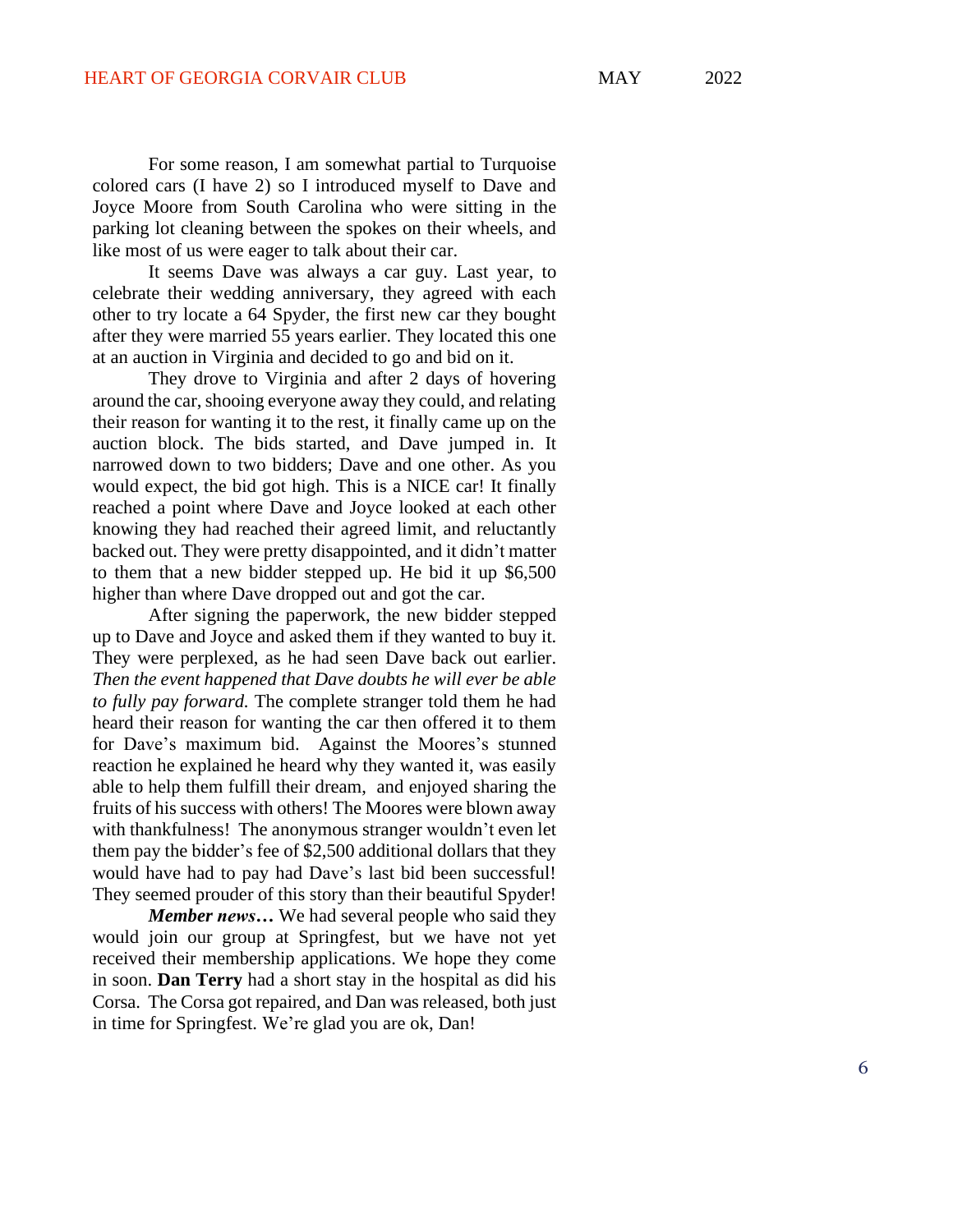*New Members…* **Zack Fitch** is wrestling with some brake issues on his '67 but is confident he will overcome them before the convention. If he wasn't a mechanic before he is becoming one quickly. Zack is not afraid to jump in there and give it a try. A true Corvair guy earning his stripes! **Carroll Carter** received his car and believes he is getting the keys he has been missing... hoping to find a treasure in the trunk. I talked to **James Beaty** who lives in Germany with his wife. He has a 66 or 67 that is in Nolan's long line of cars to repair and hopes to meet us and drive it on one of his regular visits home.

*Over and out….*That's all I have for this month, folks. Until next month, Call someone! This is a great group of friends!

# **Springfest Results**

## **Valve Cover races**

Kids races:

- 1. Henry Harkey
- 2. Christopher Harkey
- 3. Hudson Harkey

Adults:

- 1. James Cheek
- 2. Jamie Cheek
- 3. Henry Harkey